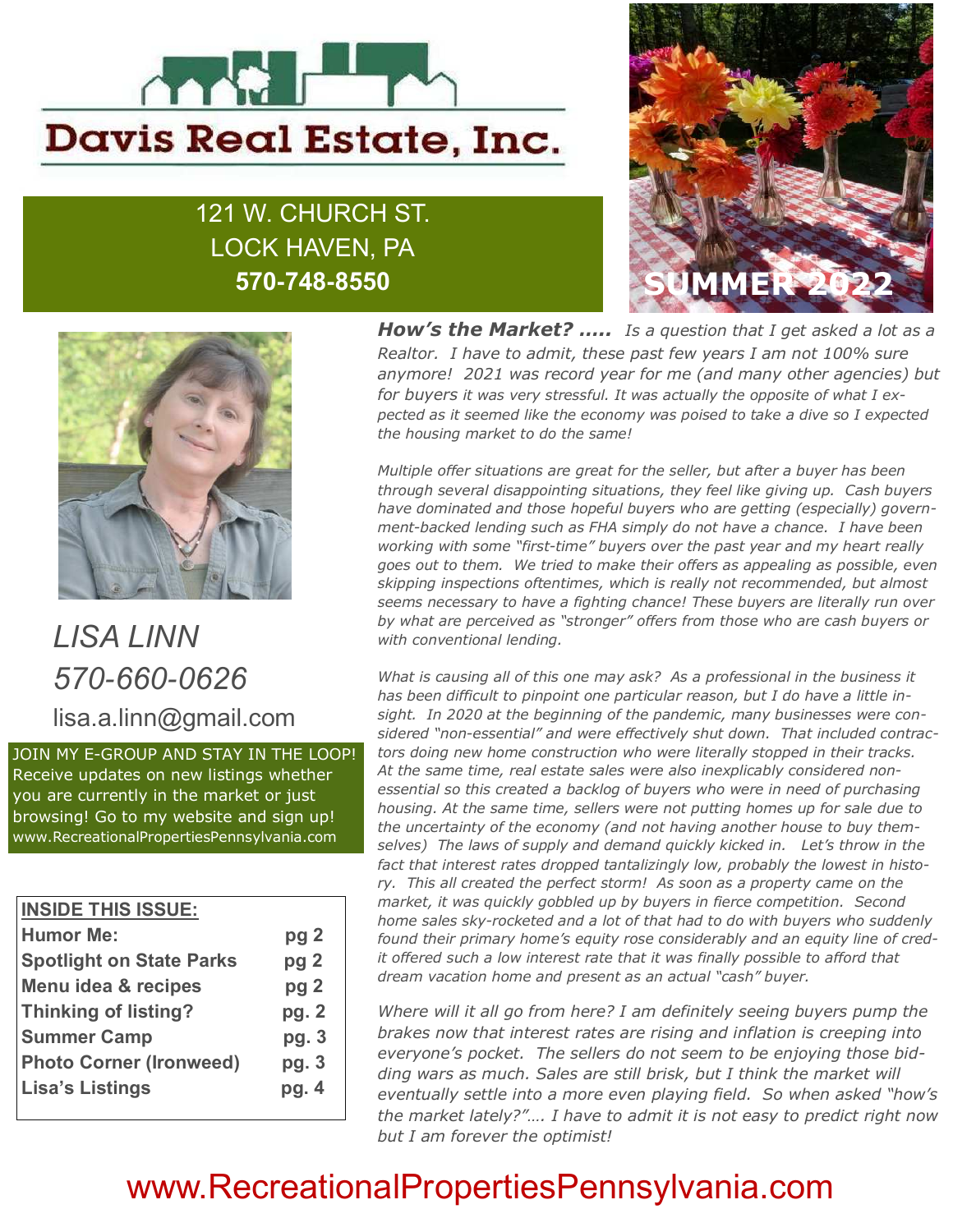

## **FACEBOOK PAGES TO CHECK OUT: Pine Creek Rail Trail all things nature Hiking & Backpacking PA Snakes of Central PA Friends of Benezette Vacation homes and cabins of Davis Real Estate**

# HUMOR ME! SPOTLIGHT ON STATE PARKS!



## Lyman Run

This State Park is located in Tioga County not far from Cherry Springs S.P. and is a popular lake for fishing and swimming. This 595 acre park is in West Branch Twp., Galeton and is surrounded by Susquehannock State Forest. The lake is man-made with a boat launching area and a mooring area.

Over 500 acres are available for hunting and trapping during the established seasons. There is a campground that can accommodate RVs as well as tent camping. Lyman Lake SP is also an ATV trailhead to the Susquehannock ATV Trail making this a great recreational park for all of your favorite outdoor activities! Go to DCNR.pa.gov/StateParks to see more info on Lyman Run and all of the other plentiful state parks we are lucky to enjoy here in the PA Wilds!

#### MENU IDEA AND RECIPES: Grilled pork w/ honey garlic glaze~ Sizzling veggies ~Easy brownie sundae



#### Grilled Pork w/ honey-garlic glaze Sizzling Veggies

1 tsp. ground black pepper 1 TB Olive oil 4 Lg. Pork chops Kosher Salt Salt Cilantro

Reserve glaze. Lightly salt pork chops. On a hot grill, sear pork chops Sprinkle with cilantro (fresh if available!) on each side turning frequently to develop a crust (about 7 min.) Lower heat and cook through until cooked through. Brush chops with glaze!

 1 1/4 C. honey Approx. 2 **-** 3 cups of chopped assorted 1/4 C. soy sauce Fresh veggies of your choice (zucchini, 4 garlic cloves finely chopped yellow squash, red onions, broccoli, etc.) Bring honey, soy sauce & garlic to a boil. Coat a veggie grill pan with cooking spray. Reduce heat simmer 5 min. Toss Fresh veggies in Olive oil and then Remove from heat & whisk in black pepper. season with salt. Grill Veggies until crisp.

Easy Brownie Sundaes: Chocolate Ripple ice cream, Little Debbie brownie bites, chocolate syrup, cool whip In (short) clear plastic party cups, layer brownie bites, ice cream and chocolate syrup. Top w/ cool whip then swirl some chocolate syrup on top and garnish with a brownie! Yummy cool treat and no cleanup!

Thinking of listing your property? Contact me to get a free market analysis. I also can provide tips and advice for getting top dollar! List with a professional who truly knows the territory and the uniqueness of marketing and selling a vacation home or cabin. I use targeted marketing strategies to get you the most effective exposure to qualified buyers looking in our "neck of the woods"!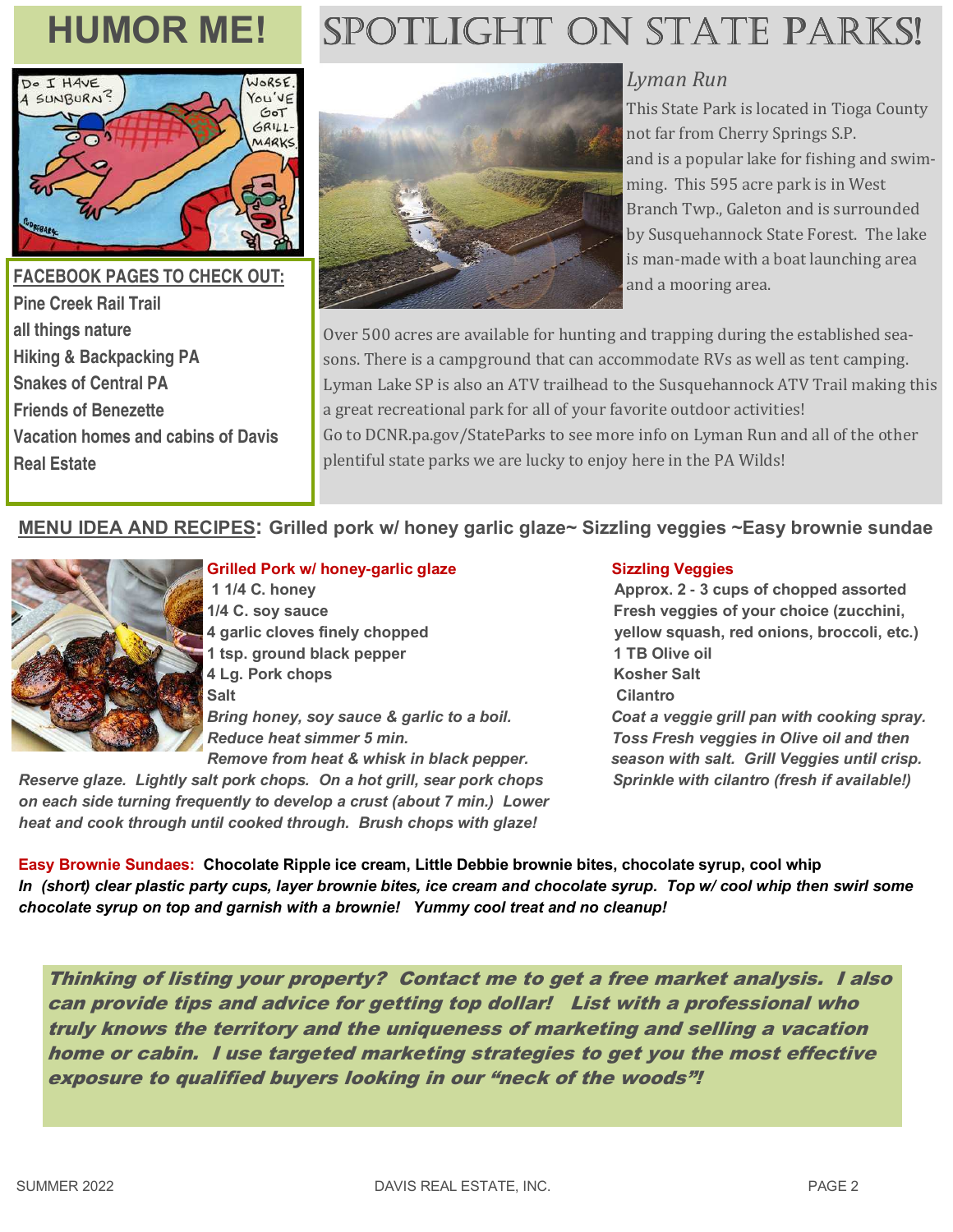# Summer Camp.... I can still vividly re-

member the scents and sounds of the main lodge at Camp Barree near where I grew up in Huntingdon County. The faint smoky smell of burnt embers in the huge stone fireplace, the old wood in the creaky floors and rafters and outside the smells of honeysuckle, wisteria and other delightful aromas manufactured by nature. All of these scents somehow infused together to create that one unique aroma. I wish that smell could be bottled! The huge front porch was screened in and the lodge itself just looked like it belonged there, wedged among the hemlocks ...like nature grew it there herself. It was everything you see in your mind when you think of a perfectly weathered log lodge with a massive creek-stone fireplace that is tucked away in the forest.



Going to Girl Scout camp was the highlight of my this is an actual sketch of the main lodge at Camp Barree near Alexandria PA Summers! We were part of the Hemlock Council. The camp counselors were young women who aptly taught us skills such as building a campfire, putting up a tent, whittling our own marshmallow sticks, campfire cooking and rowing a boat out on the lake. They were also able to render first aid for those of us who experienced minor scrapes and cuts. My favorite activity was the combined canoe, hike and overnight camp in which we cooked all of our food on the campfire, pitched our tents and looked at the stars.

The first S'more I ever had was at GS camp and I have been hooked ever since! Sitting around the campfire at night we sang while poking at the fire with our sticks. I remember one of the counselors had a guitar that she softly strummed as we sat among the flickering fire and we did not know just how good life was at that moment. We told ghost stories with our flashlights in our cabins at night and during the day we enjoyed many organized activities all geared to the outdoors. In the evening we would ceremoniously take down the American flag, properly fold it in the triangle shape and then every morning we would take the flag back out, properly unfold it and hoist it back up onto the flagpole and then we recited the Pledge of Allegiance. I do believe this experience is a major factor in shaping me as the woman I am today, loving and respecting the outdoors and nature. Camaraderie and team work were also attributes that we took away from this experience. It would be nice if all children had this opportunity.

Sadly, the lodge is no longer there and Camp Barree is not in operation. There is a really cool mini-documentary on YouTube called Abandoned Girl Scout Camp Barree. Apparently this camp was historic and was one of the most important events in the history of girl scouting. This camp literally "invented" the idea of Girl Scout camps!

I can still see it and even today when I get a faint whiff of that unique aroma that can only be created in old lodges like this (very rare) it takes me back to Summer Camp and those carefree happy days at Barree! I hope you have had similar nostalgic experiences in your life!



I took this picture of an Ironweed (wildflower) last Summer. It was sitting there all by itself in a clover field on the mountain and I thought it was simply beautiful! Email me your favorite nature photo for my next issue!